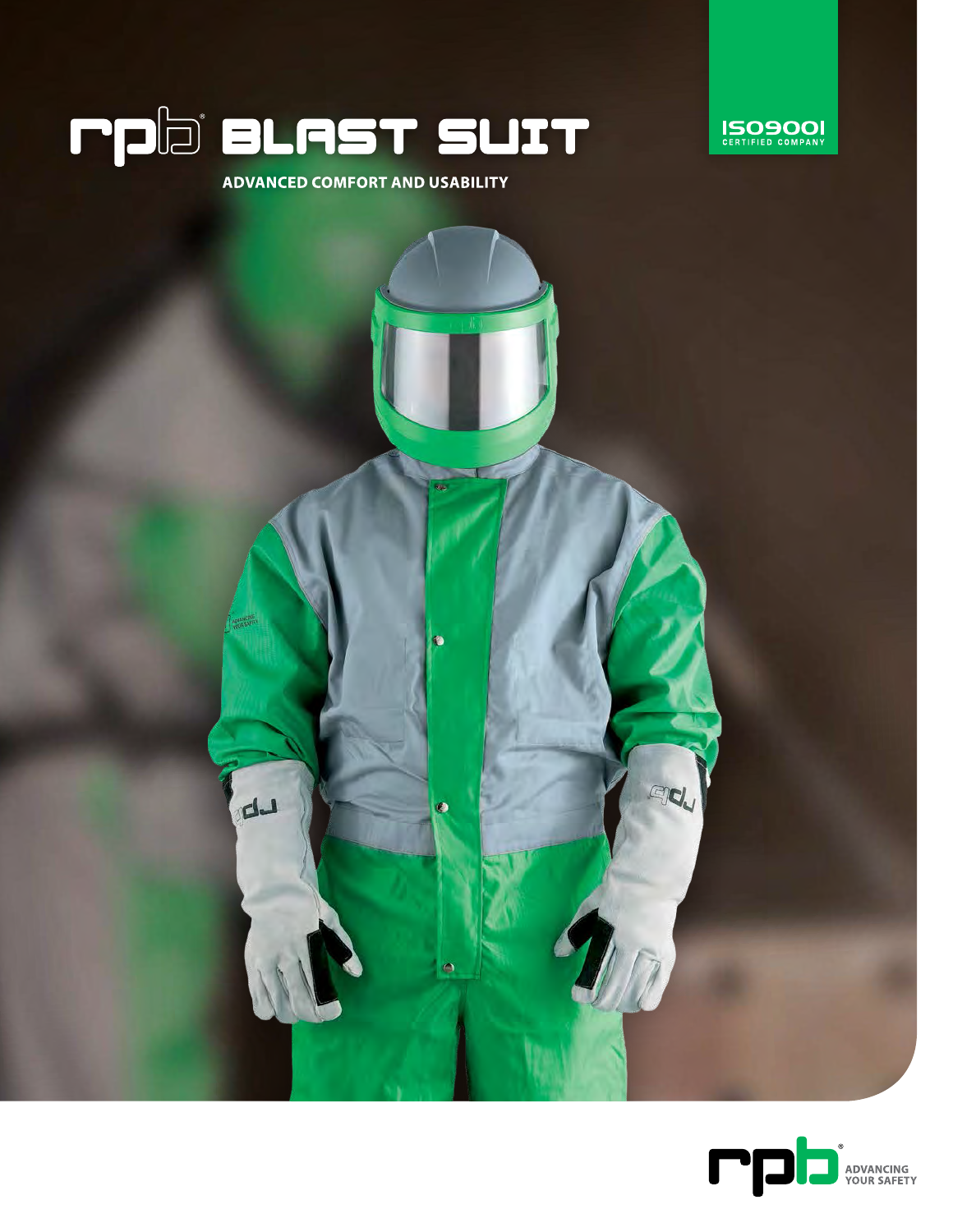# Advanced comfort and usability

**As you know, blasting creates a dangerous environment. How can you ensure your workers are protected and productive? The RPB® Blast Suit is your solution, providing ultimate protection and comfort to the operator, advancing your safety and increasing your productivity.**

#### **ADDITIONAL COMFORT**

Sore knees from kneeling? The RPB® unique Knee Pad inserts simply fit into the internal pockets in the Blast Suits knees for maximum comfort.



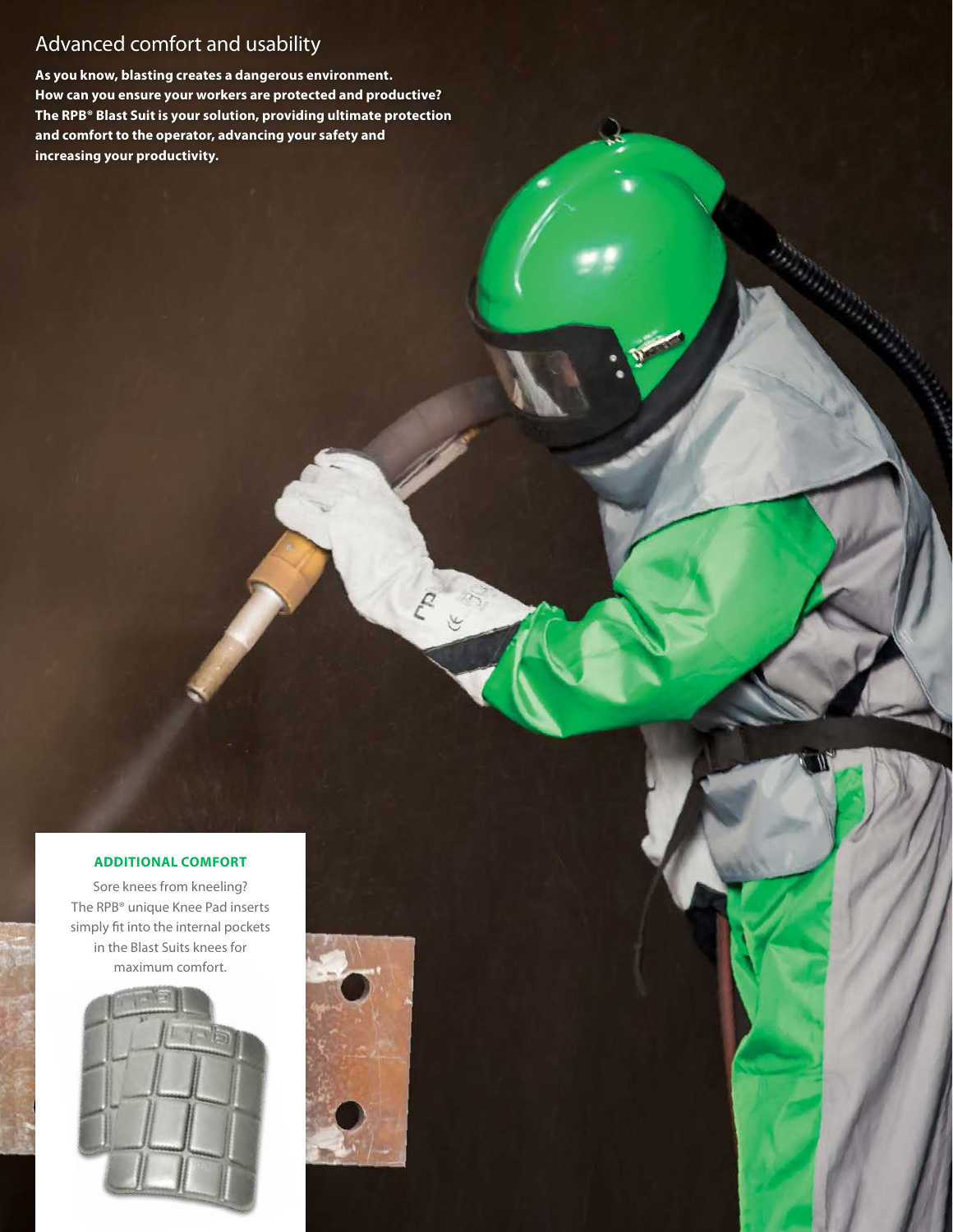

## **RPB® BLAST SUIT SIZE CHART (INCH)**

| <b>SIZE</b>         | M  |    | <b>XL</b> | <b>XXL</b> | <b>XXXL</b> | <b>XXXXL</b> |
|---------------------|----|----|-----------|------------|-------------|--------------|
| <b>CHEST</b>        | 38 | 40 | 42        | 44         | 46          | 48           |
| <b>WAIST</b>        | 34 | 36 | 38        | 40         | 42          | 44           |
| <b>HIP</b>          | 40 | 42 | 44        | 46         | 48          | 50           |
| <b>TOTAL LENGTH</b> | 62 | 63 | 64        | 65         | 66          | 68           |
| <b>INSIDE LEG</b>   | 30 | 30 | 30        | 30         | 30          | 30           |

## **THE PERFECT PAIR**

Made from premium quality leather with Kevlar stitching for additional durability, the RPB® 07-701 Leather Gloves pair perfectly with the RPB® Blast Suit.